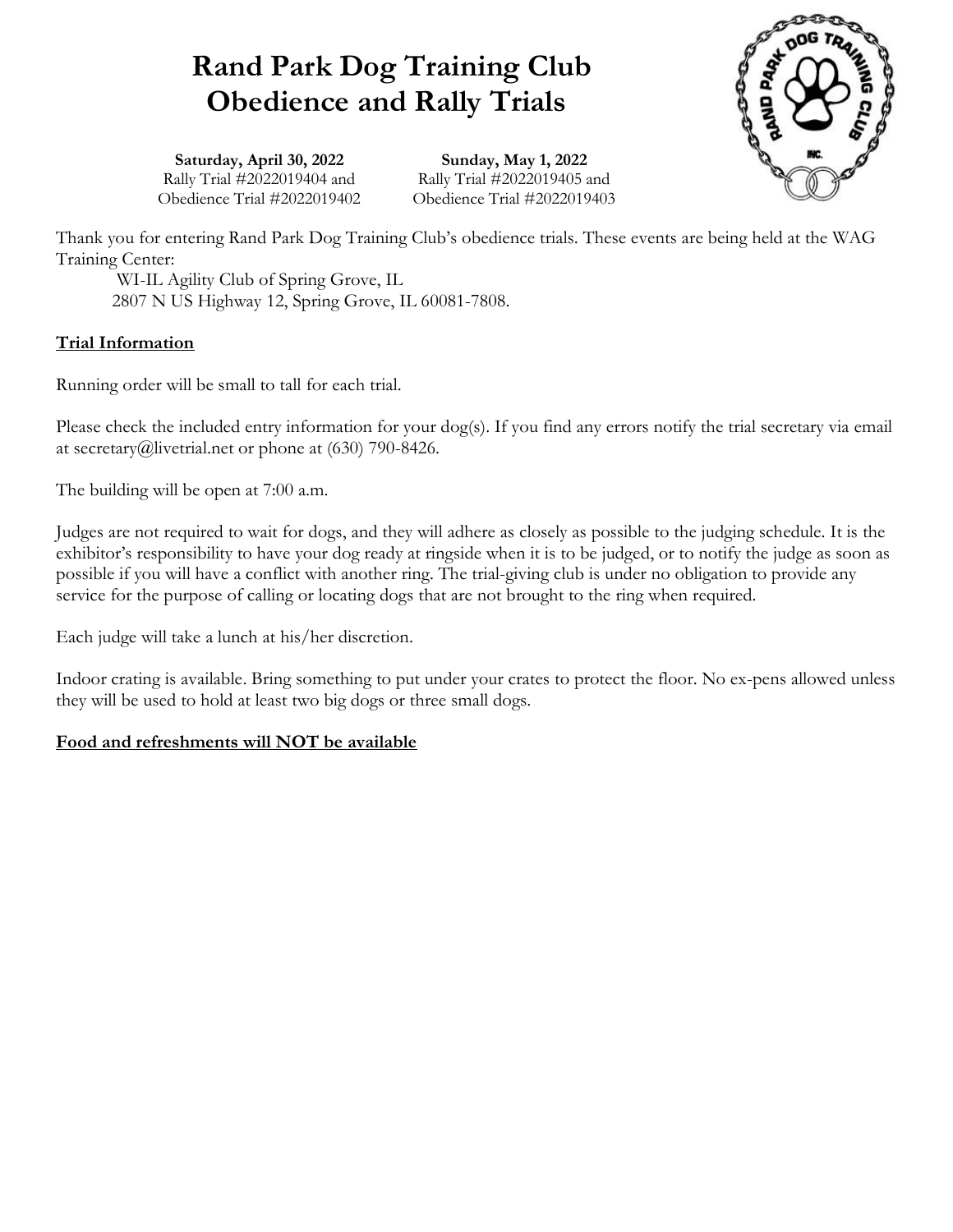### ACCOMODATIONS

When making reservations, inquire about pet policies as they do change. Please be responsible pet owners when staying at these establishments, so that dogs will be welcome guests in the future. Do not leave dogs in hotel rooms unattended. Super 8 – Richmond .............................................................................................................................................................(815) 678-4711 11200 N US Highway 12, North Main St, Richmond, IL 60071-9648 - (3 miles) Waterfront Hotel & Marina .............................................................................................................................................. (815) 344-3131 3309 Chapel Hill Rd, Johnsburg, IL 60051-2919 - (4 miles) Holiday Inn - Crystal Lake .................................................................................................................................................(877) 898-1723 800 S IL Route 31, Crystal Lake, IL 60014-8826 (14 miles) Super 8 – Woodstock ................................................................................... ...................................................................... (815) 337-8808 1220 Davis St, Woodstock, IL 60098-4643 - (16 miles)

#### RV PARKING is NOT available at the trial site.

### DIRECTIONS TO TRIAL SITE

The WAG building is located in Spring Grove, IL on Route 12, just west of the intersection of Route 12 and Spring Grove / Winn Roads. (LOOK FOR A CLUSTER OF BALLOONS, NO SIGNS ARE ALLOWED).

From the North: Take Route 12 South (East Rt 12) to Spring Grove. WAG is one block before Spring Grove Road and will be on the right side of the road.

From the South: Take Route 12 North (West Rt 12) to Spring Grove. WAG is one block after Spring Grove / Winn Roads and will be on the left side of the road.

From the East: Take Rt 173 West to Winn Road South to Rt 12 West. WAG is one block west of Winn Road.

From the West: Take Rt 172 East to Route 12 South to Spring Grove. WAG is one block before Spring Grove / Winn Roads.



Veterinarian On Call Animal Emergency & Treatment Center 1810 E. Belvidere Rd. Grayslake, IL 60030-2289 (847) 548-5300

Directions: Start out going east on N US Highway 12 / US-12 E toward Spring Grove Rd. Turn left onto Big Hollow Rd / IL-134. Continue to follow IL-134. Turn left onto W Belvidere Rd / IL-120. Continue to follow IL-120. Turn left onto Country Faire Dr. Make a U-turn onto Country Faire Dr. Turn right onto E. Belvidere Rd IL-120. The veterinary clinic is on the left.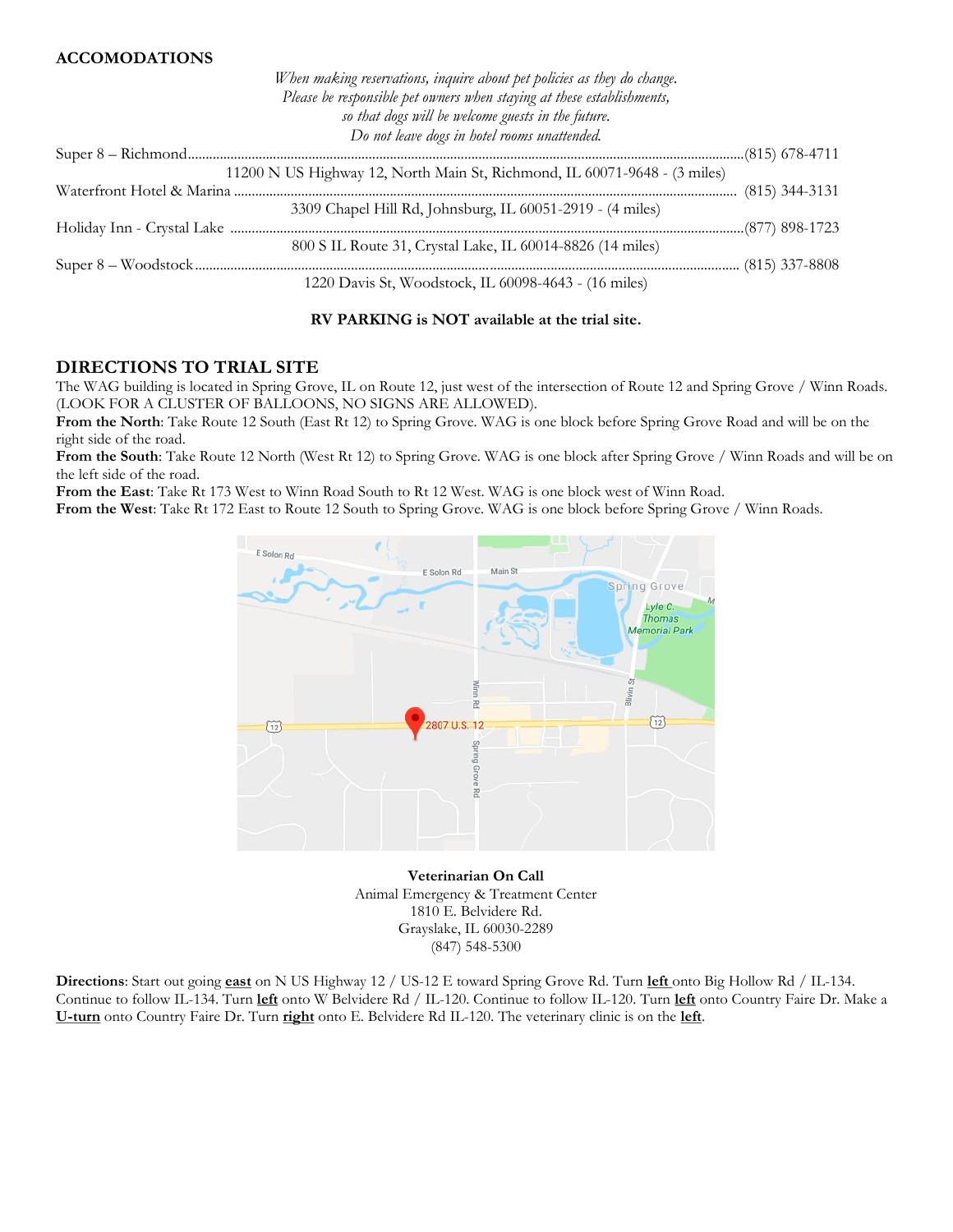# Rand Park Dog Training Club Judging Schedule April 30, 2022 Obedience Trial Event # 2022019402

In event 2022019402 there are 72 dogs with 93 entries. Judging begins at 9:00 a.m.; lunch break is at the judge's discretion.

| Ring 1     | Judge: Loretta Lazzara           |            | 35 entries total                                                 |
|------------|----------------------------------|------------|------------------------------------------------------------------|
| 9:00       | Novice A                         | 5 entries  | 100-104                                                          |
| 9:35       | Graduate Open                    | 3 entries  | 261-262 264                                                      |
| 10:05      | Utility B &<br>Preferred Utility | 15 entries | P225 187 P227 189 191 193 197-198 201-206 208                    |
| After noon | Open A                           | 9 entries  | 128 130 133 135 137-140 142                                      |
| After noon | Graduate Novice                  | 3 entries  | 250 254 256                                                      |
| Ring 2     | <b>Judge: Fred Buroff</b>        |            | 58 entries total                                                 |
| 9:00       | Preferred Novice                 | 2 entries  | 212-213                                                          |
| 9:15       | Novice B                         | 17 entries | 107-116 118-119 121-125                                          |
| 11:10      | Open $B \&$<br>Preferred Open    | 23 entries | P215 147 P217 P218 149 152 154 P220 157-161 163-<br>170 P222 171 |
| After noon | Utility A                        | 4 entries  | 174 176 178 181                                                  |
| After noon | Beginner Novice B                | 11 entries | 235-242 245-246 249                                              |
| After noon | Beginner Novice A                | 1 entry    | 232                                                              |

# Rally Trial Event # 2022019404

In event 2022019404 there are 54 dogs with 90 entries. Judging begins at 9:00 a.m.; lunch break is at the judge's discretion.

| Ring 3              | Judge: Dr. Sandy Gould                           |            | 90 entries total                                       |  |  |
|---------------------|--------------------------------------------------|------------|--------------------------------------------------------|--|--|
| 9:00                | Master Briefing and Walkthrough                  |            |                                                        |  |  |
| 9:10                | Master                                           |            | 18 entries 491-492 495-497 499-502 504-512             |  |  |
| 10:20               | <b>Excellent Briefing and Walkthrough</b>        |            |                                                        |  |  |
| 10:30               | Excellent B                                      |            | 18 entries 466 468 471-478 480-481 483-488             |  |  |
| To follow           | Excellent A                                      | 1 entry    | 457                                                    |  |  |
| 11:35               | Advanced Briefing and Walkthrough                |            |                                                        |  |  |
| 11:45               | Advanced B                                       |            | 18 entries 435 437-438 441-442 445-446 448-456 459 463 |  |  |
|                     | To follow Advanced A                             | 1 entry    | 432                                                    |  |  |
|                     | After noon Intermediate Briefing and Walkthrough |            |                                                        |  |  |
|                     | After noon Intermediate                          | 10 entries | 420-429                                                |  |  |
|                     | After noon Novice Briefing and Walkthrough       |            |                                                        |  |  |
| After noon Novice B |                                                  | 11 entries | 406-410 412-417                                        |  |  |
| To follow Novice A  |                                                  | 1 entry    | 400                                                    |  |  |
|                     | After noon Team Briefing and Walkthrough         |            |                                                        |  |  |
| After noon Team     |                                                  | 3 teams    | 600 601 602                                            |  |  |